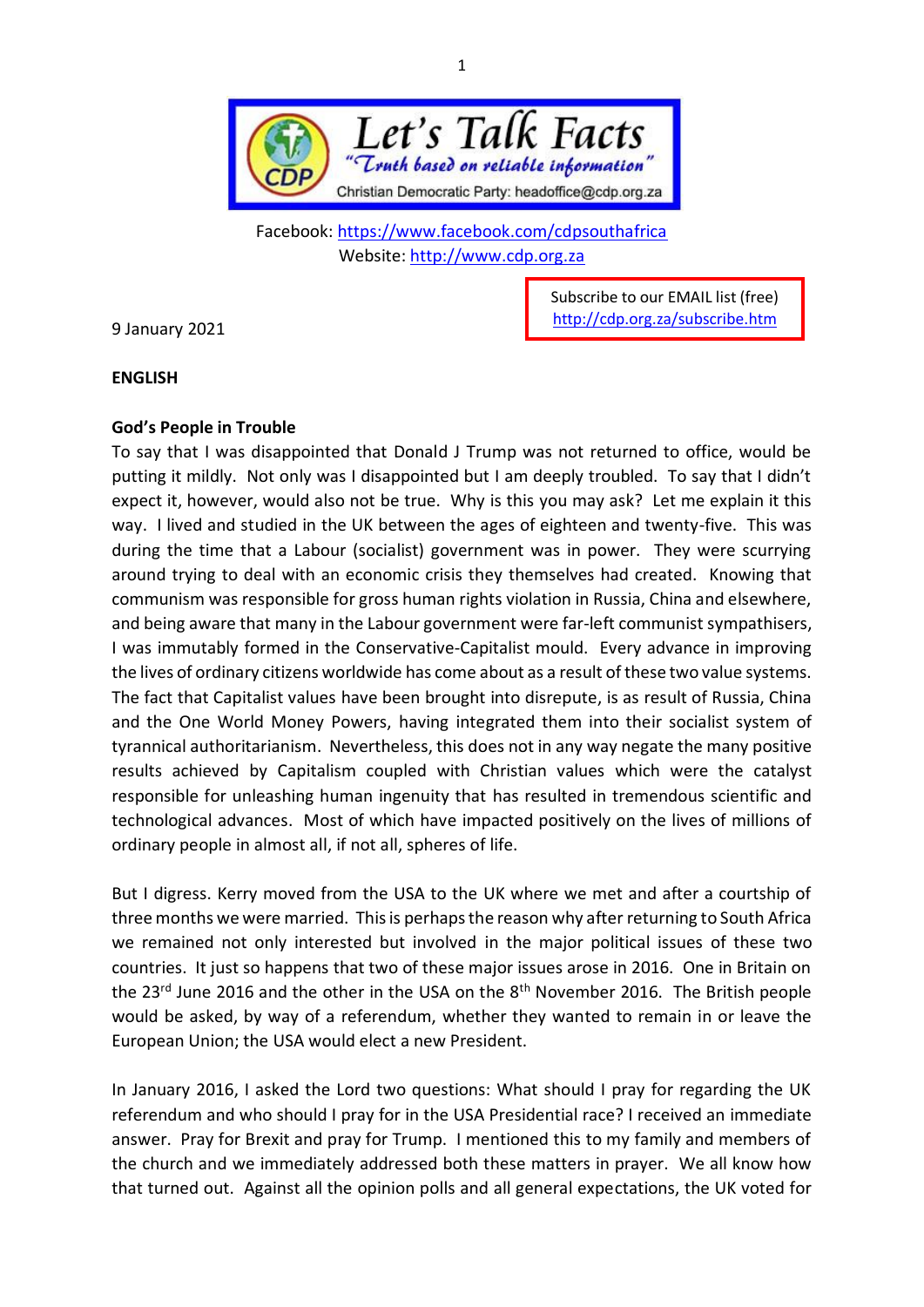Brexit and the USA voted for Trump. In January 2020, knowing that it was election year in the USA, I asked the Lord whether I should again pray for Trump. In my estimation and taking into account all that Trump had achieved up to that point - highest economic growth in the world, lowest unemployment rate ever, curtailing illegal immigration, eliminating the terrorist threat of Isis, raising tariffs on China for unfair trade practices, recognizing Jerusalem as the capital of Israel and moving the USA embassy there, championing religious freedom (especially Christianity), averting a threatening war with North Korea, to mention but a few – I was convinced that he would again be elected. The answer I received was totally unexpected. Absolute silence. Not a word except for a hollow feeling on the pit of my stomach, almost to the point of nausea. Not knowing what to make of it, I shared my experience with some of those closest to me. Their response was: We must pray about it. Something I, as an outspoken and fervent supporter of Trump, personally kept on doing.

Then CORONA19 virus arrived, bearing all the hallmarks of biological warfare. This caused all the positive achievements of Trump to dissipate and added fuel to the fire of his adversaries. After failing with their Russian collusion fabrications and their impeachment fiasco, they placed the blame for the deaths cause by this China virus, squarely on his shoulders. Supported by Fake News they steamrolled this lie into the houses of gullible US voters, who had, over a long period of time, been conditioned to believe the LIE as truth and to reject the TRUTH as a lie. Having now, after an election fraught with fraud and as a result of a deviously devised plan forged in the dark corridors of deception, proclaimed corrupt Joe Biden – who is an advanced stage of dementia – the 46th president of the USA.

Having always prayed all my prayers in the spirit of, "Let Thy will be done", I sought the Lord's face asking Him for an explanation. I was reminded of something I had once heard. I know it has been extensively quoted, but what I don't know, is who the originator of the saying was. I therefore do not know the circumstances under which he had received it, nevertheless I quote: "If God does not judge America, He will have to apologize to Sodom and Gomorra."

Mathew 11:23. "And you, Capernaum, will you be lifted to the heavens? No, you will go down to Hades. For if the miracles that were performed in you had been performed in Sodom, it would have remained to this day".

God has in the past bestowed many blessings on a Christian America, causing her to become the greatest nation on the earth. They however have turned their backs on Him and have, over the years, become a nation infested with almost every immoral and unscriptural practice imaginable. Liberal leftist fascists have over many decades introduced laws that placed the US at variance with God, with the so-called Conservative Rino Republicans perpetuating them. ie Abortion, and same-sex marriage to name but two of many. It must be quite obvious to any discerning disciple of the Lord, that as in the days before the flood, "……. God saw that the wickedness of man was great in the earth and that every imagination of the thoughts of his heart was only evil continually."